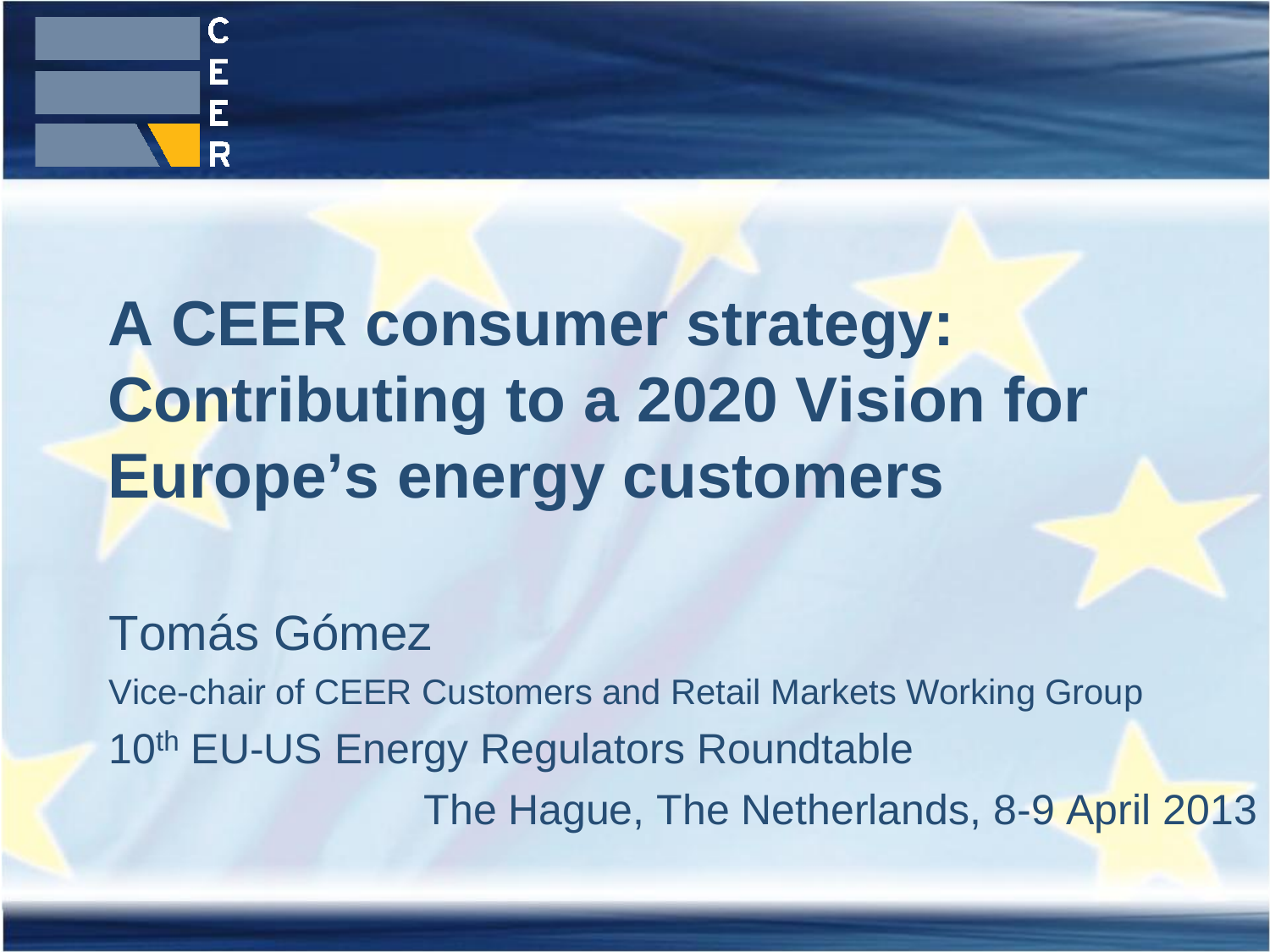

#### **Presentation outline**

#### • **EU energy challenges**

- EU Institutional organisation on energy customers
- Towards a 2020 vision for Europe's energy customers
- Some examples:
	- **Smart meters**
	- Demand response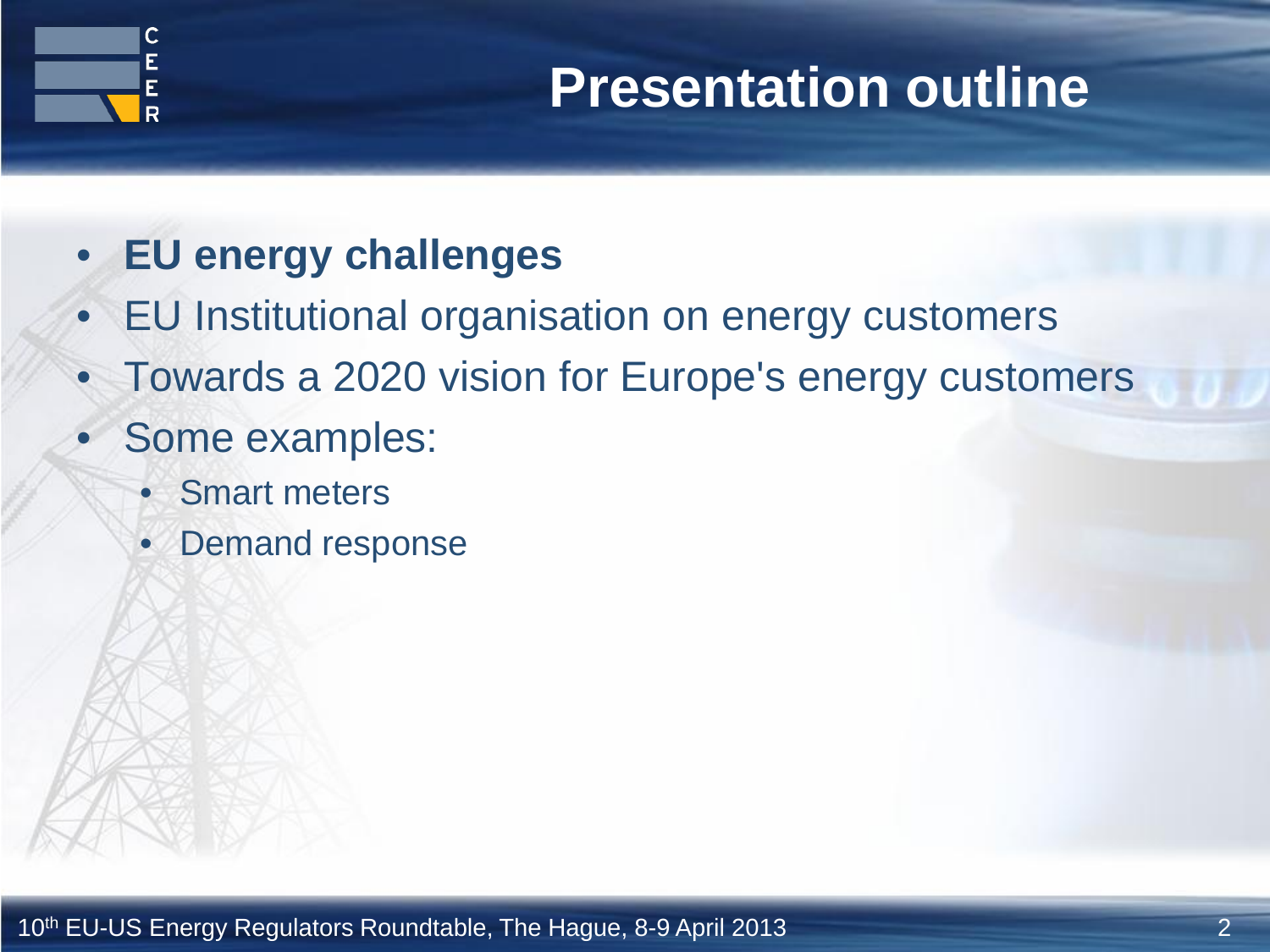

### **Challenges by 2020**

- **European 20-20-20 energy/environmental goals**
- A **single energy wholesale market** by 2014
- **Substantial investments needed** with consequences  $14.0$ on energy prices
	- Power generation
	- Transmission
	- Distribution, including roll-out of **smart metering** systems for electricity and gas



10<sup>th</sup> EU-US Energy Regulators Roundtable, The Hague, 8-9 April 2013 **Source, European Commission** 3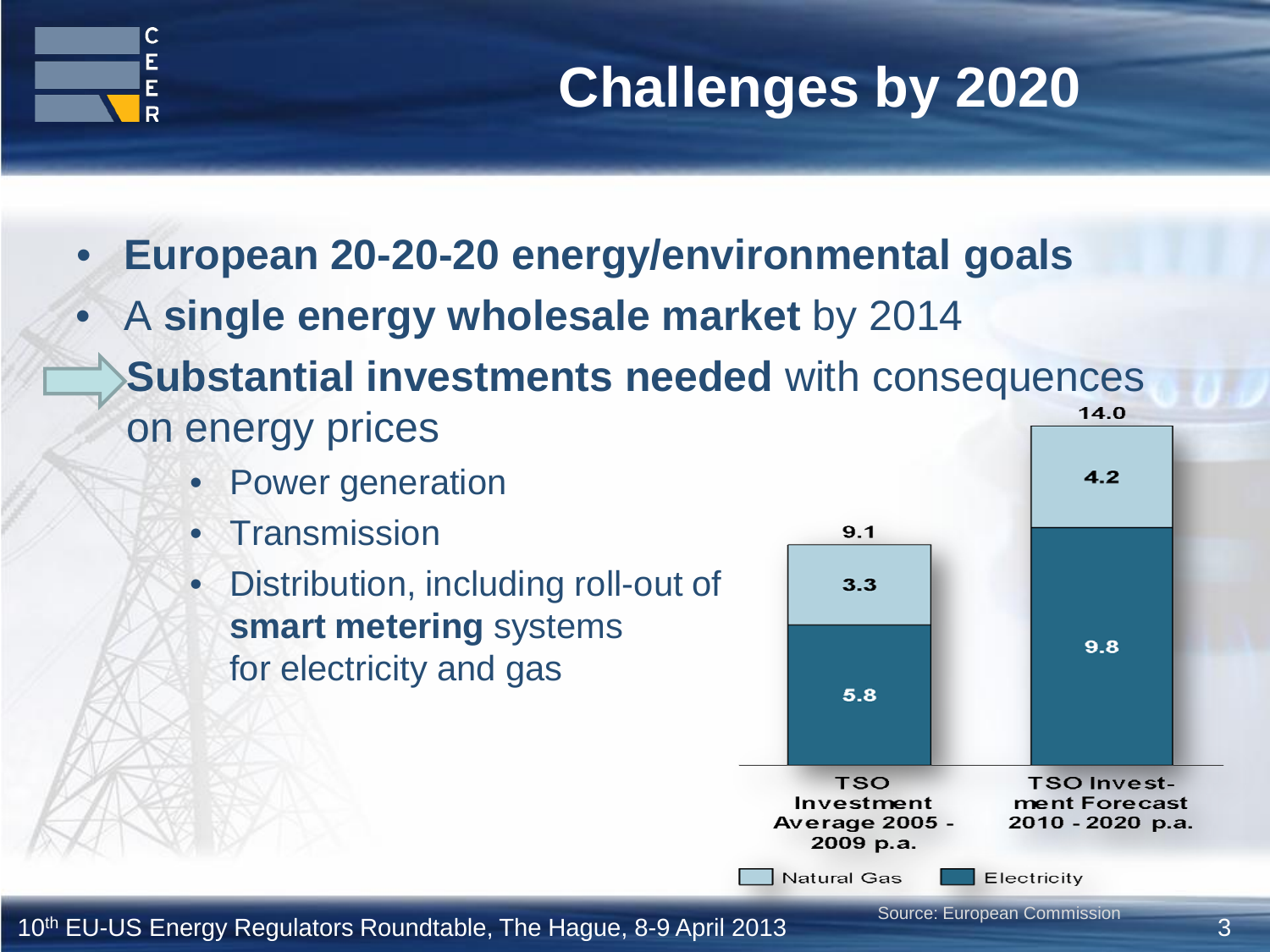

## **Market development is progressing**

- Retail markets have been **fully opened to competition**  since July 2007
- **Customer-focused dispositions** introduced in EU legislative framework applicable since 2011:
	- **Regulators' duty** is to help develop in a cost-effective way **a customer-oriented energy market**
	- **Detailed customer rights**
	- **Monitoring duties shared** among NRAs and ACER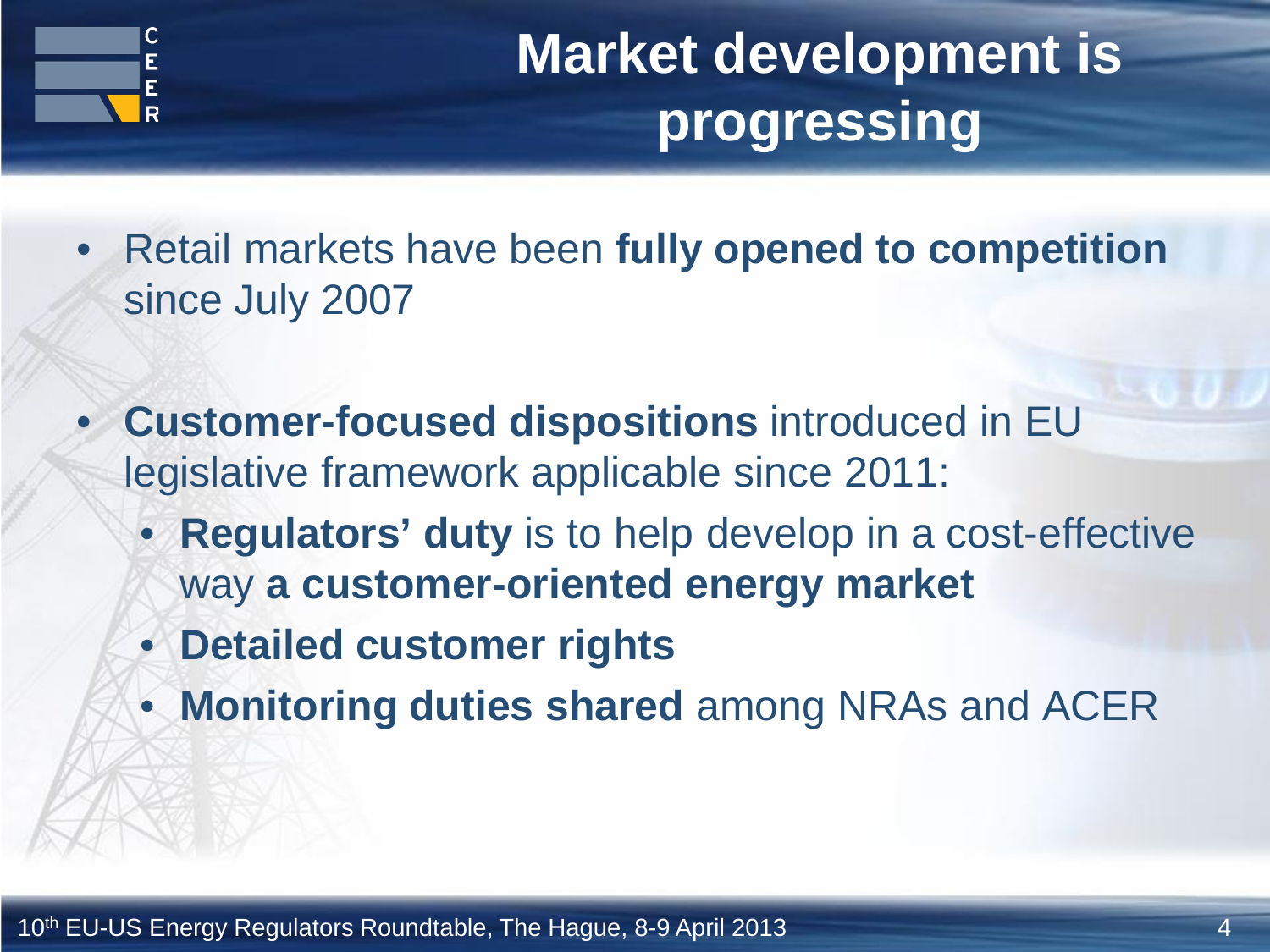

## **Key features of EU retail energy markets in 2011**

| <b>Observations</b>                                                     | <b>Conclusions/recommendations</b>                                                                                                                                            |
|-------------------------------------------------------------------------|-------------------------------------------------------------------------------------------------------------------------------------------------------------------------------|
| <b>Still predominant</b><br>regulated end-user prices                   | Regulated prices should be removed where a sufficient<br>level of competition is achieved                                                                                     |
| <b>Upward trend in prices</b>                                           | Crucial role of taxes and levies (including RES support<br>schemes) driving prices up<br><b>Closer monitoring of wholesale-retail price</b><br>transmission mechanisms needed |
| <b>Low switching rates</b>                                              | Suggest that an improved level of <b>competition would</b><br>provide greater benefits<br><b>Non-price obstacles requires closer monitoring</b>                               |
| Differences in retail<br>market designs                                 | <b>Barriers to entry should be removed</b><br>Cross-border retail markets development need to be<br>adressed                                                                  |
| <b>Complaints concern</b><br>billing, metering, prices and<br>switching | Practical implementation of legal requirements need to be<br>ensured<br>Greater transparency needed<br><b>ACER/CEER Market Monitoring Report</b>                              |
|                                                                         |                                                                                                                                                                               |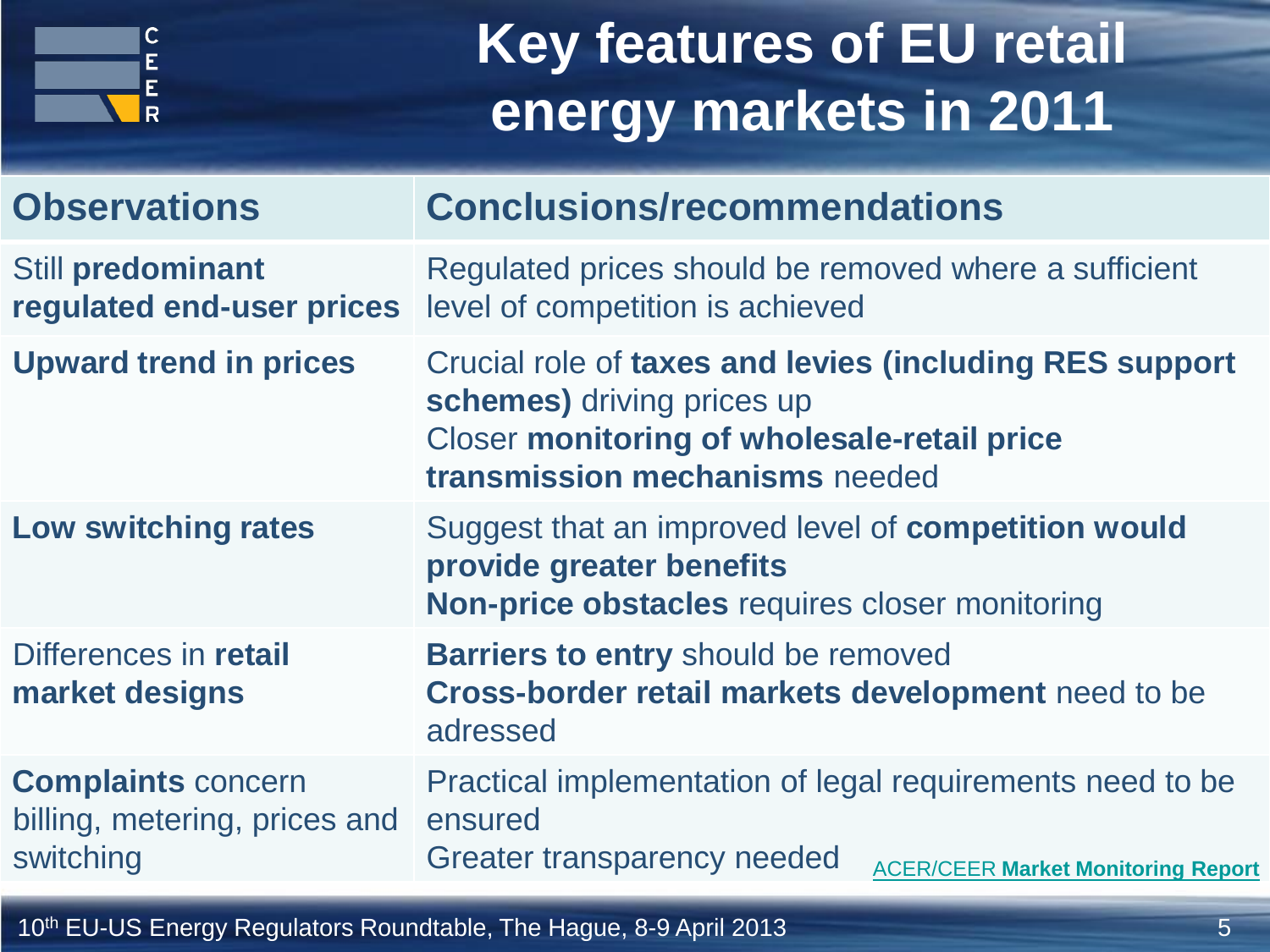

#### **EC Consumer Markets Scoreboards**

- **Screening consumer markets** 
	- **5 Top level indicators: complaints, prices, satisfaction, switching and safety**
	- **Identify malfunctioning markets for further in-depth analysis**
- Energy markets have particularly **poor scores** on choice, comparability and switching suppliers and tariffs
- In 2012, it was estimated that **62 % of consumers could switch to a cheaper tariff** (contract), representing a potential average annual saving of EUR 13 billion EU-wide.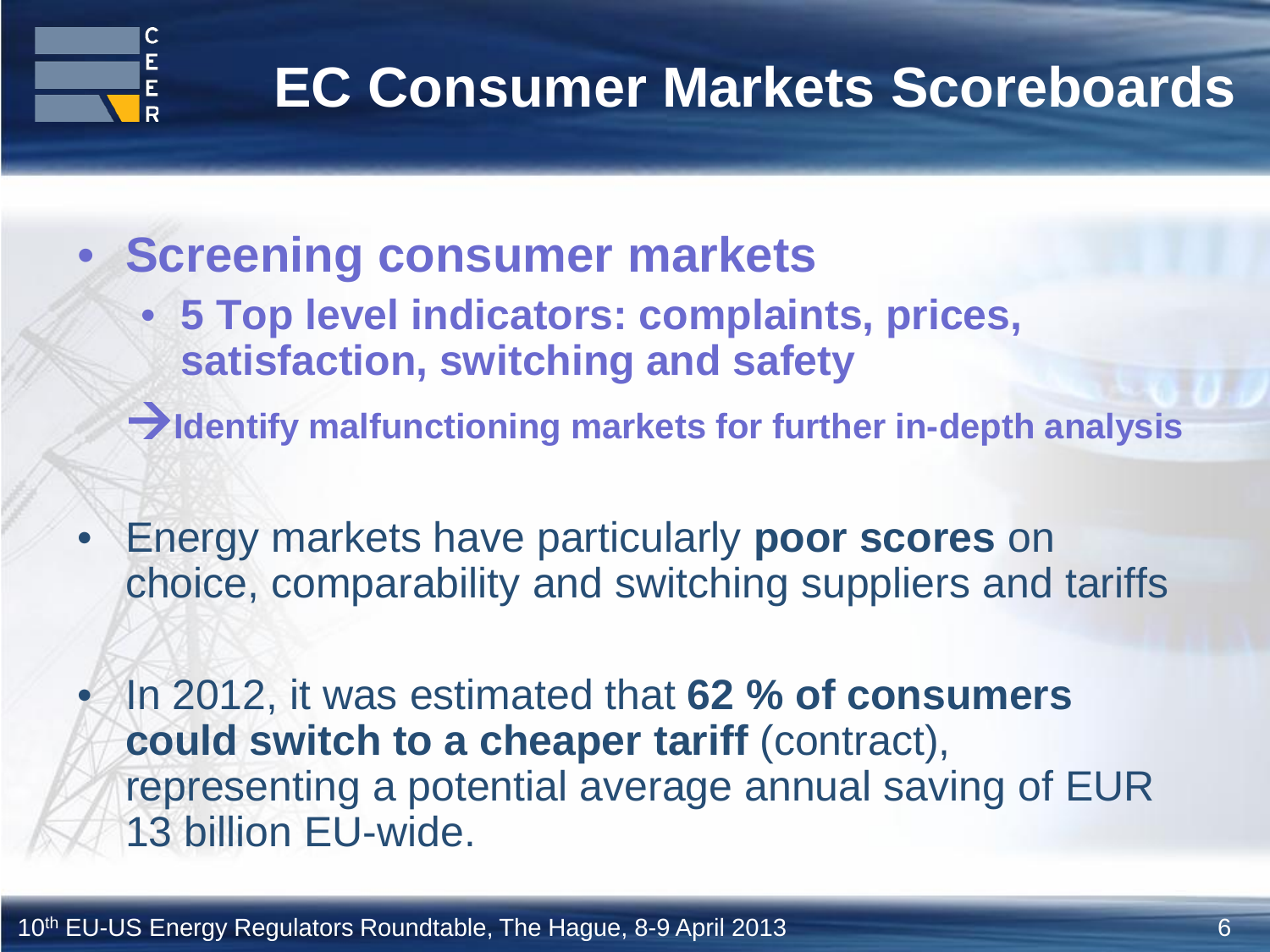

#### **Presentation outline**

- EU energy challenges
- **EU Institutional organisation on energy customers**
- Towards a 2020 vision for Europe's energy customers
- Some examples:
	- **Smart meters**
	- Demand response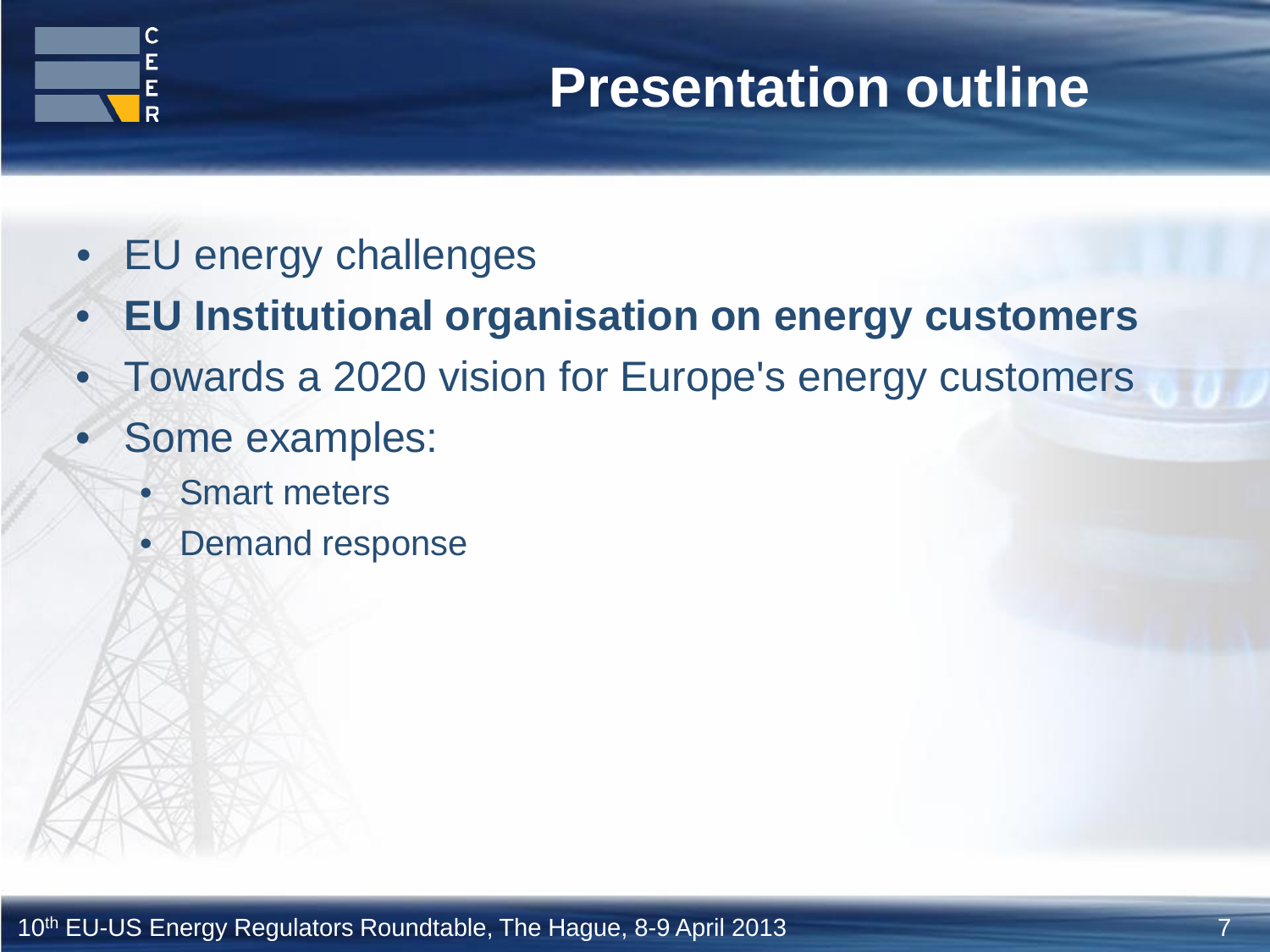

#### **EU Institutional organisation on Energy Consumers**



10<sup>th</sup> EU-US Energy Regulators Roundtable, The Hague, 8-9 April 2013 **10th** EU-US Energy Regulators Roundtable, The Hague, 8-9 April 2013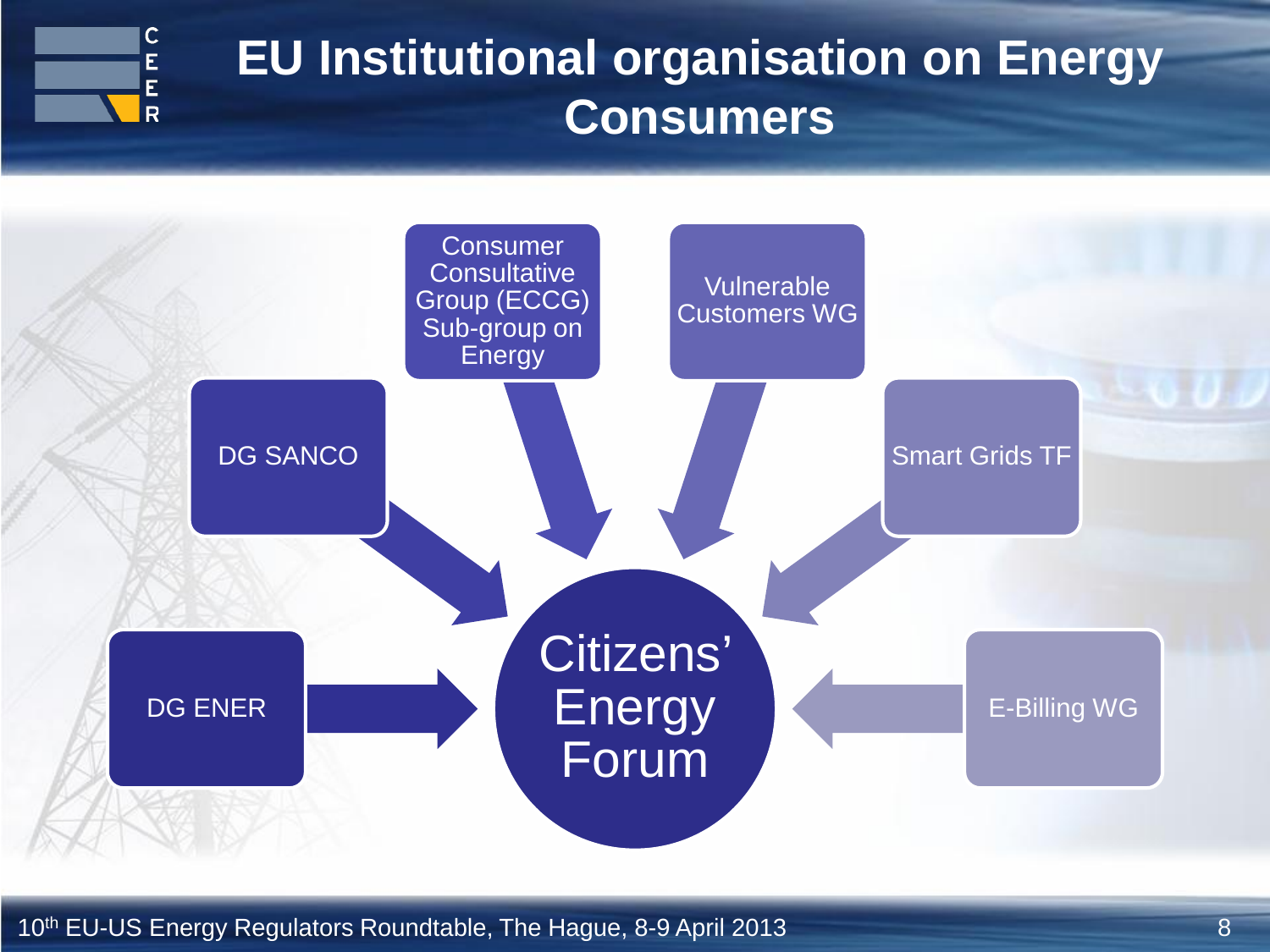

#### **Structure of CEER WGs' in 2013**



10<sup>th</sup> EU-US Energy Regulators Roundtable, The Hague, 8-9 April 2013 **10th** EU-US Energy Regulators Roundtable, The Hague, 8-9 April 2013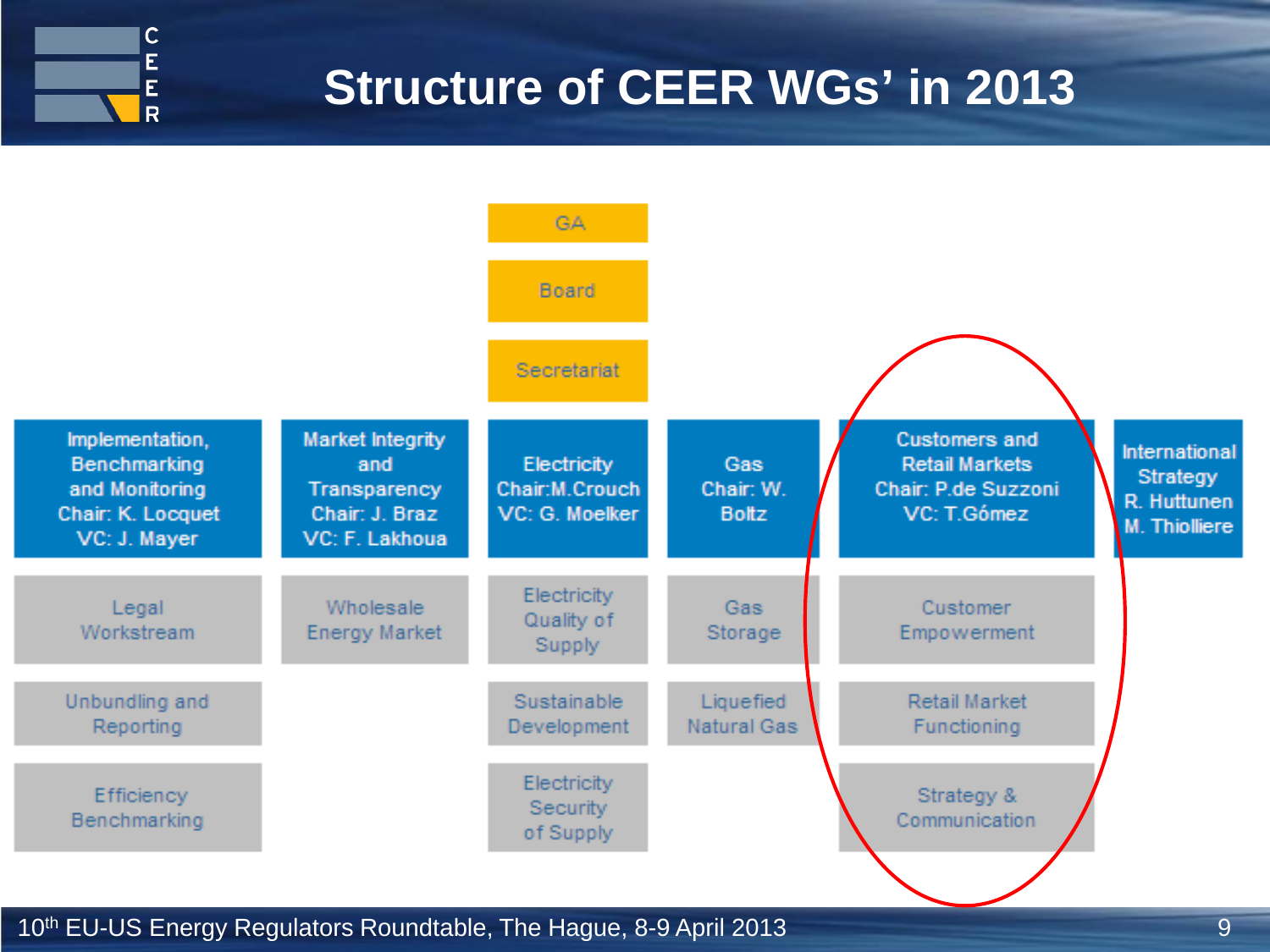

#### **Presentation outline**

- EU energy challenges
- EU Institutional organisation on energy customers
- **Towards a 2020 vision for Europe's energy customers**
- Some examples:
	- **Smart meters**
	- Demand response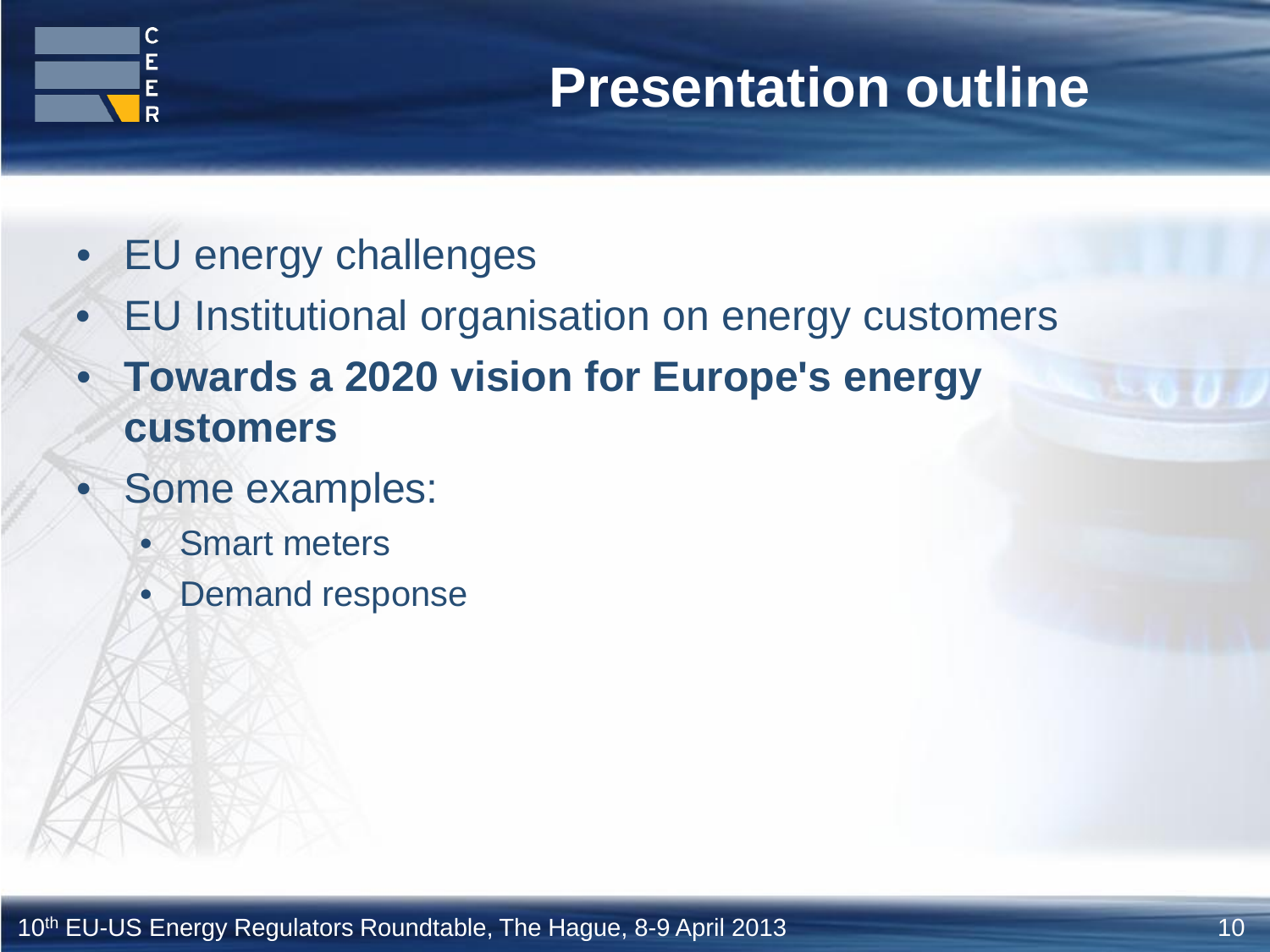

## **Towards a "2020 vision for Europe's energy customers"**

• In 2012, CEER launched an **important consultation process** to build a shared "**2020 vision for Europe's energy customers**"

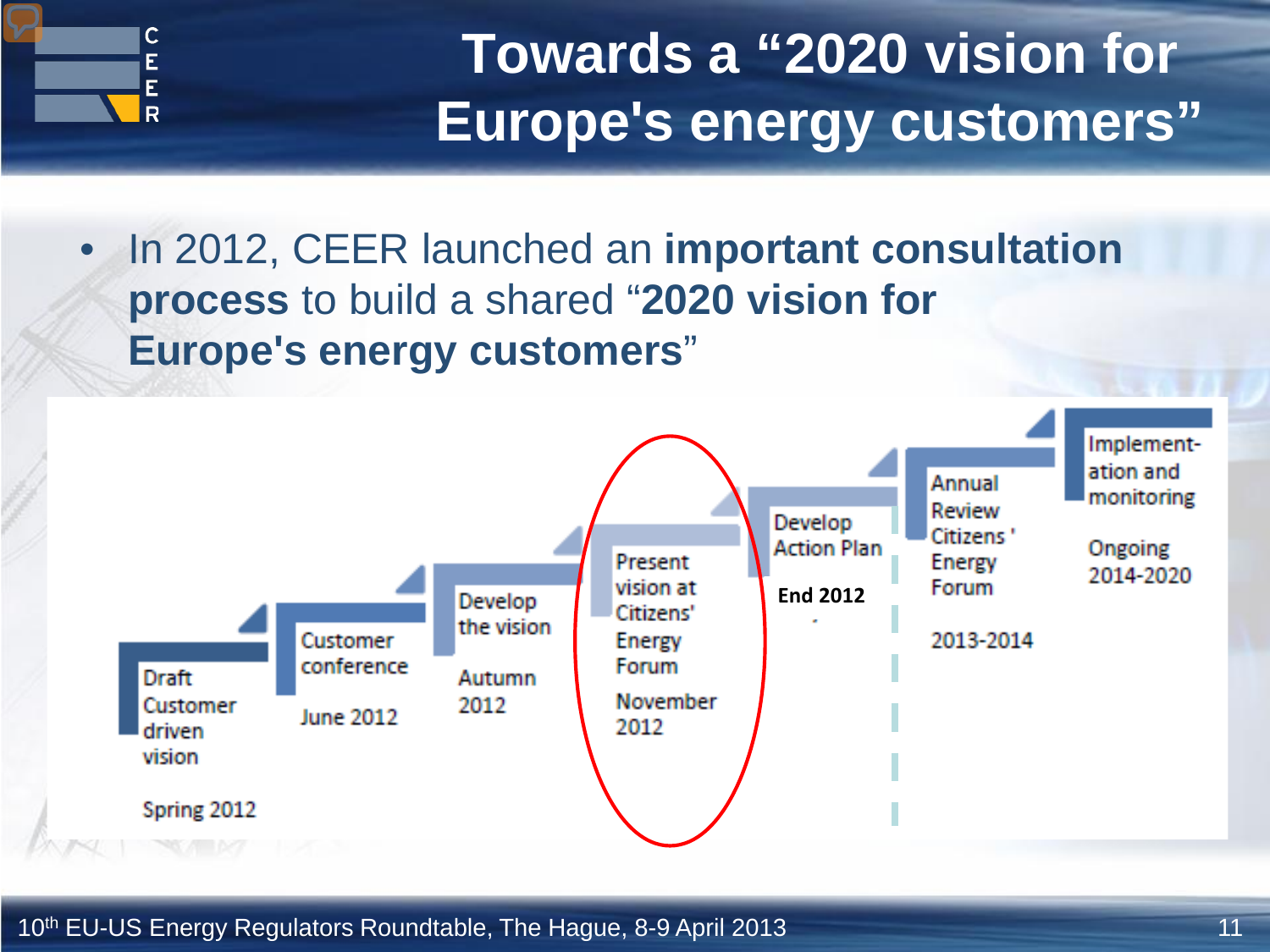

### **2020 vision supported by many stakeholders**

• **Joint statement of CEER and BEUC**, the European Consumers´ Organisation

#### • **Supported by**

- the **Citizen's energy forum**, which gathers Member State governments, the European Commission, energy consumers and stakeholders as well as regulators annually to discuss implementation of competitive, energy-efficient and fair retail markets
- **Stakeholders groups**, including alternative dispute resolution bodies, suppliers, DSOs, TSOs, IT industry

#### **Translated** into multiple European languages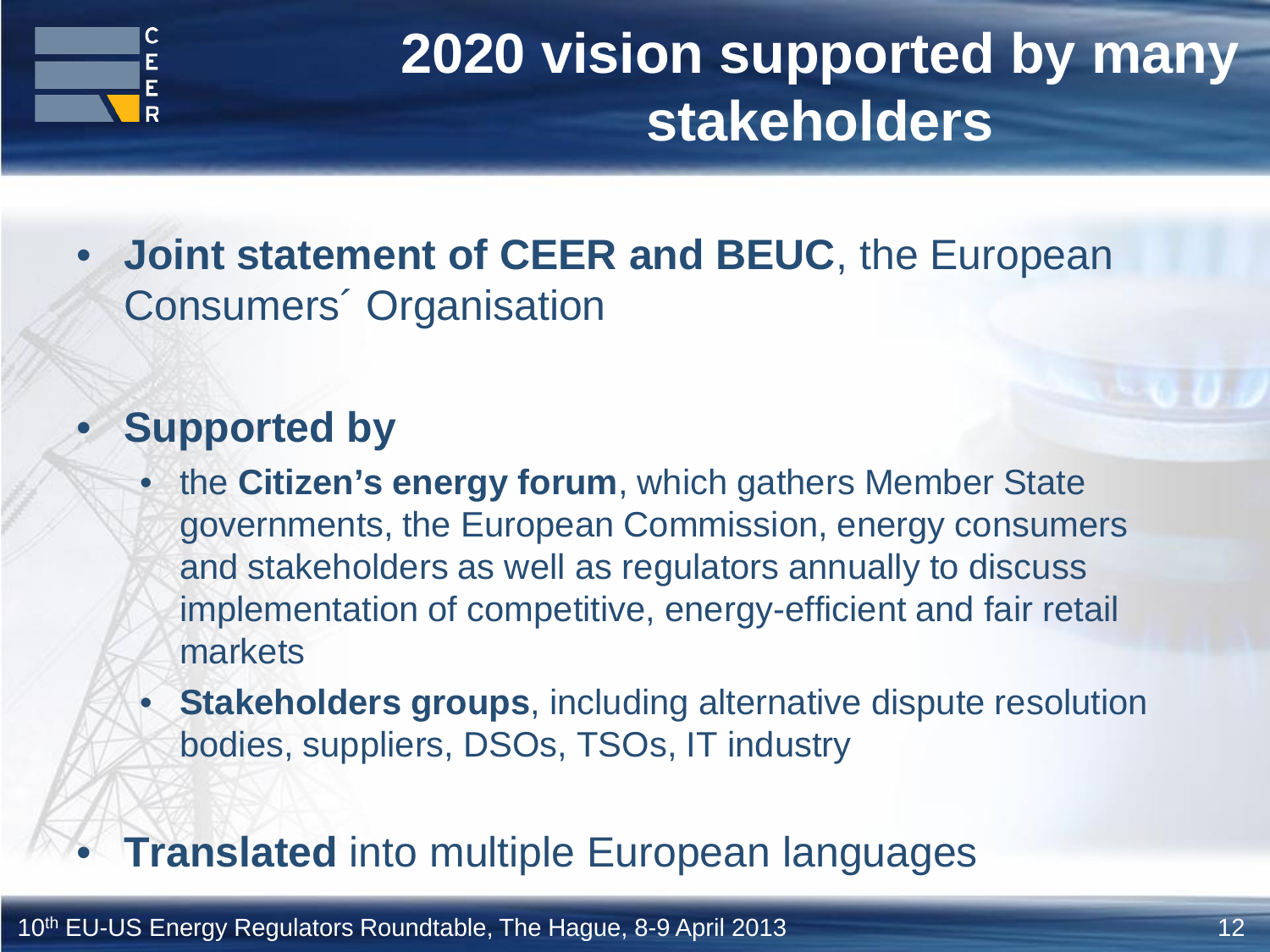

• A market that



- puts **smaller customers** first
- understands the **diverse needs of customers and**  delivers **services** that meet those needs
- anticipates **future needs** and takes steps to **protect** the interests of **future customers**
- uses **resources efficiently** and offers **a fair deal**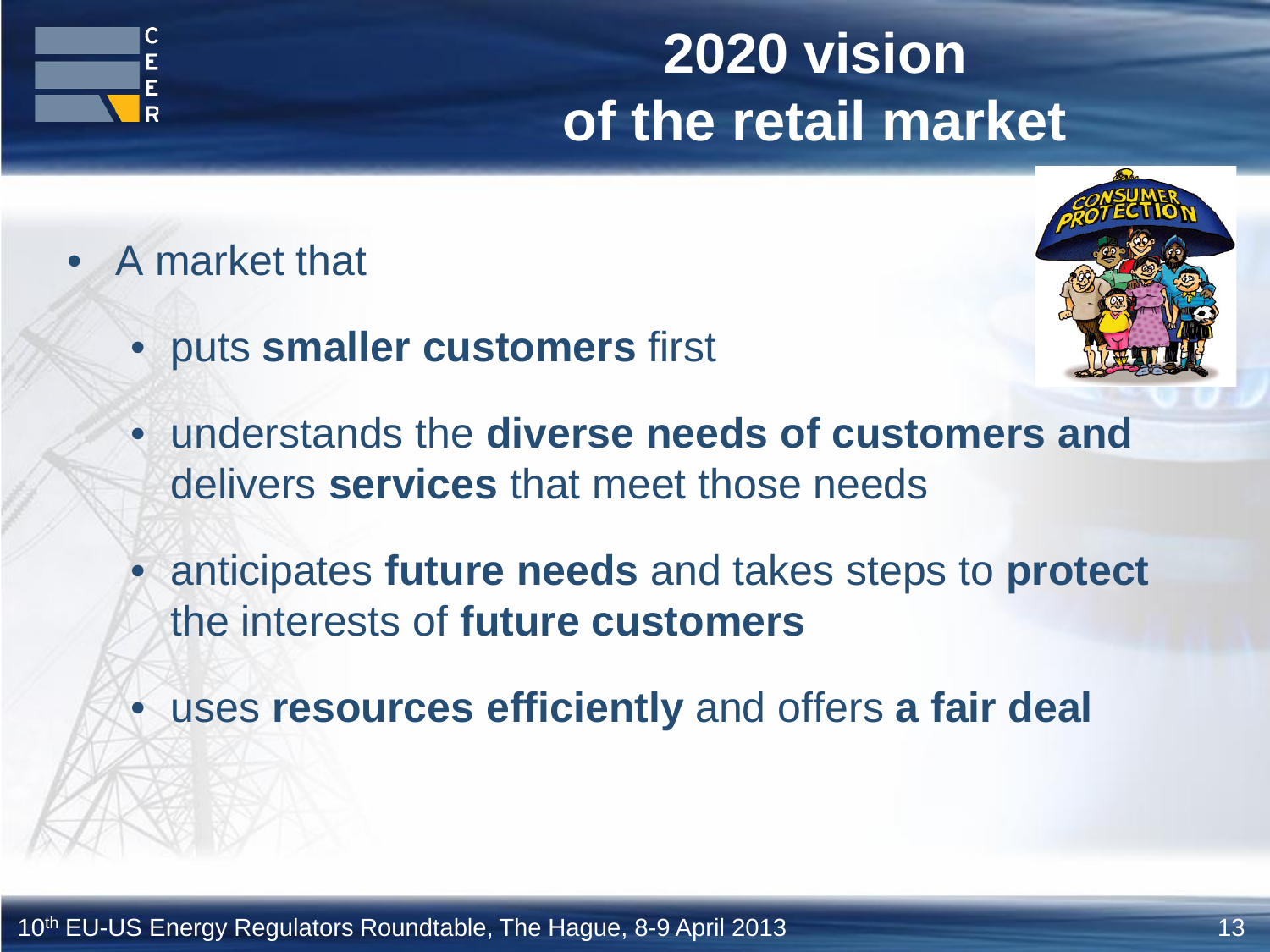

### **2020 vision principles**

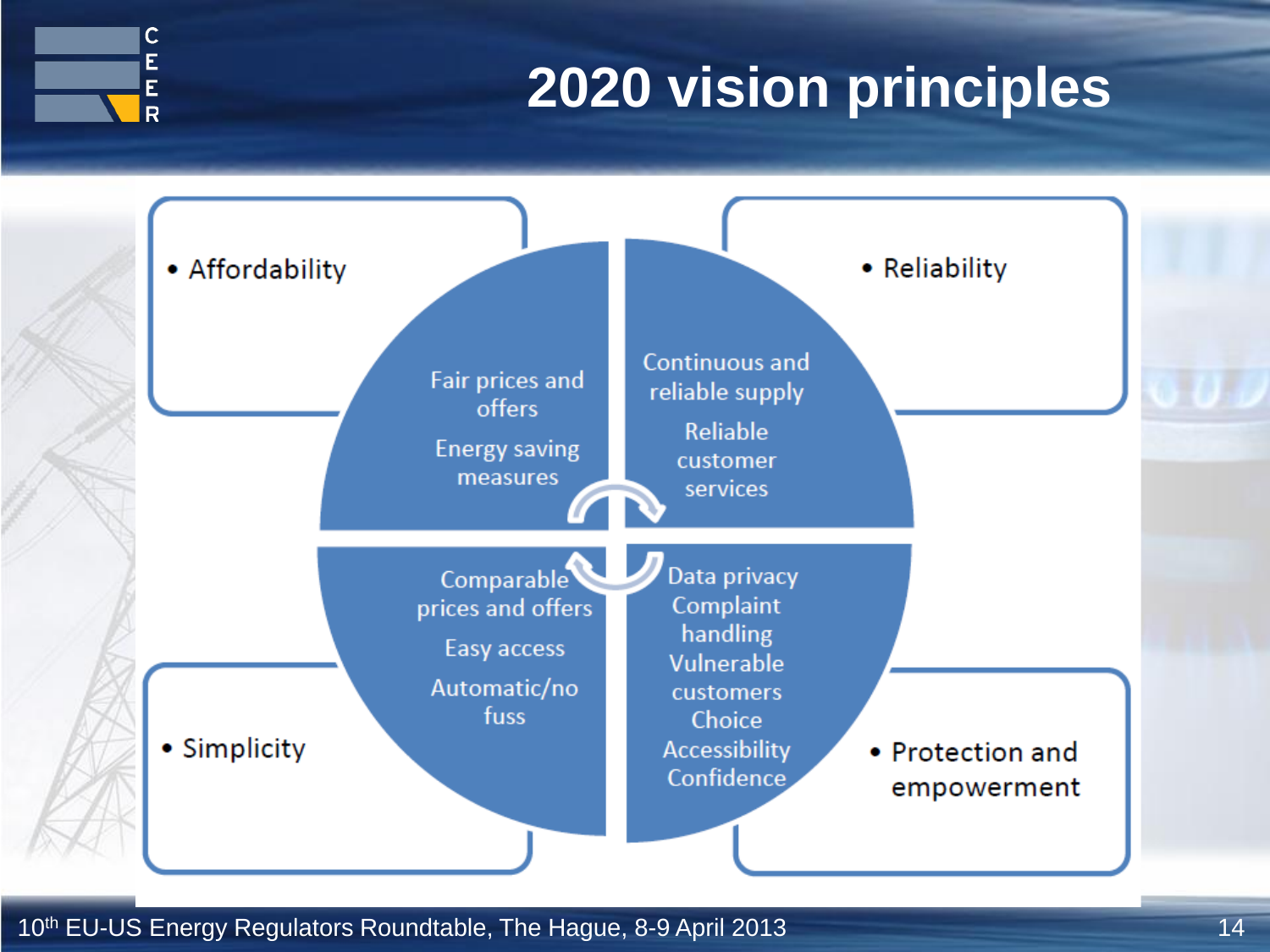

## **CEER contribution to achieve the vision**

- **Engaging with policy-makers** to ensure appropriate consideration of customer interests into technical decisions
- Improving our own effectiveness in
	- **engaging** with customer organisations
	- **analysing** and **understanding** customer impacts
- Identifying and sharing **best practice**
- Ensuring that issues are identified early, analysed objectively and evidence is **clearly communicated**
	- Developing **advice** and **guidance**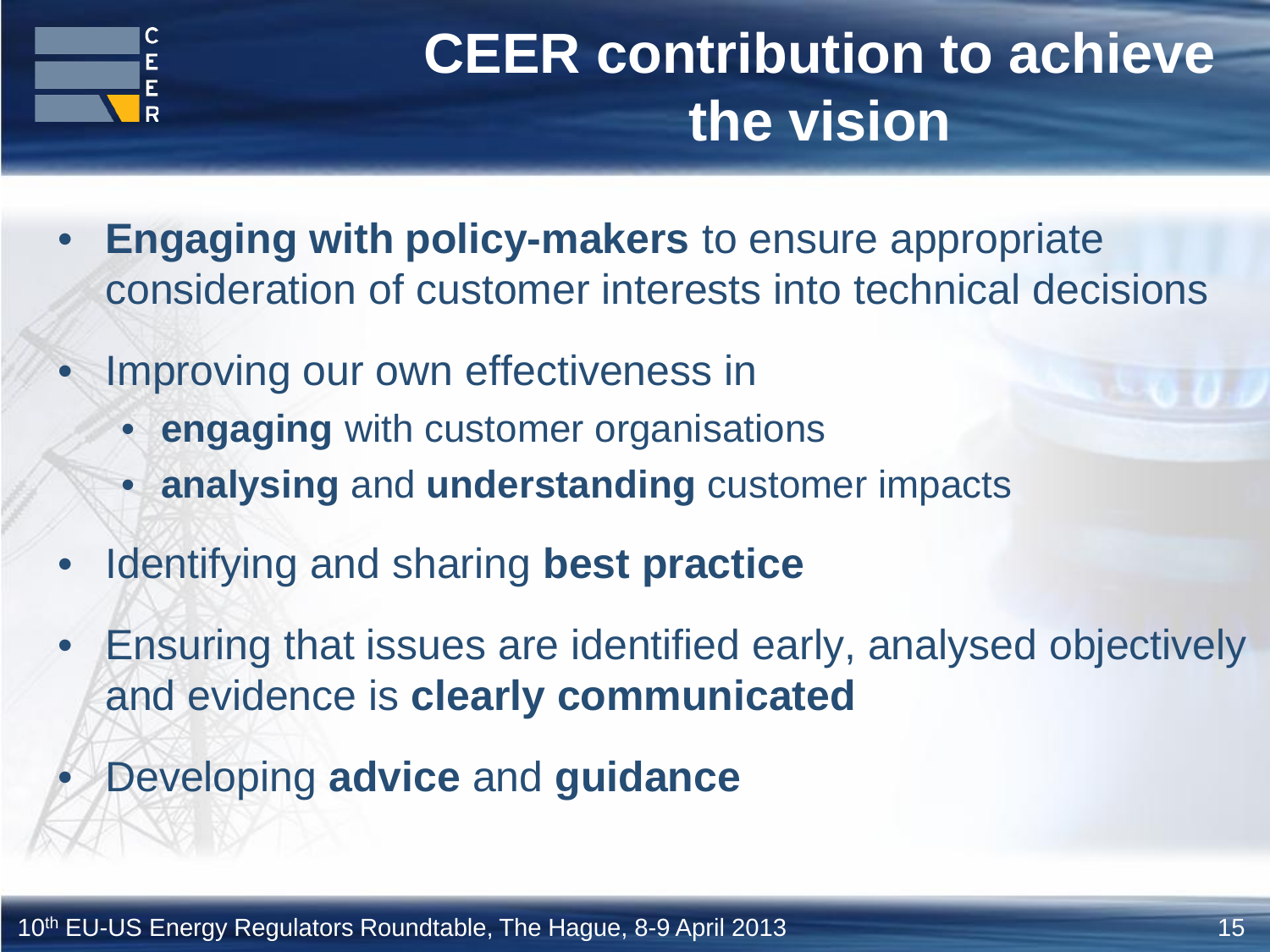

### **CEER action plan**

#### **2012**

#### - Status review of **EU's legislation implementation**

- Benchmarking report on **meter data management**

#### **2013**

- Advice on **data management** for better retail market functioning

- Advice on **green electricity offers**
- Status review of **smart metering regulation**
- Status review of customer **access to the cost & sources of energy and efficiency schemes**

#### **Wider measures**

- Setting future work in relation with **EU legislation developments**
- Developing new forms of **communication /**  Better use of **available information**
- Developing **new approaches to customer engagement**
- **Supporting capacity building**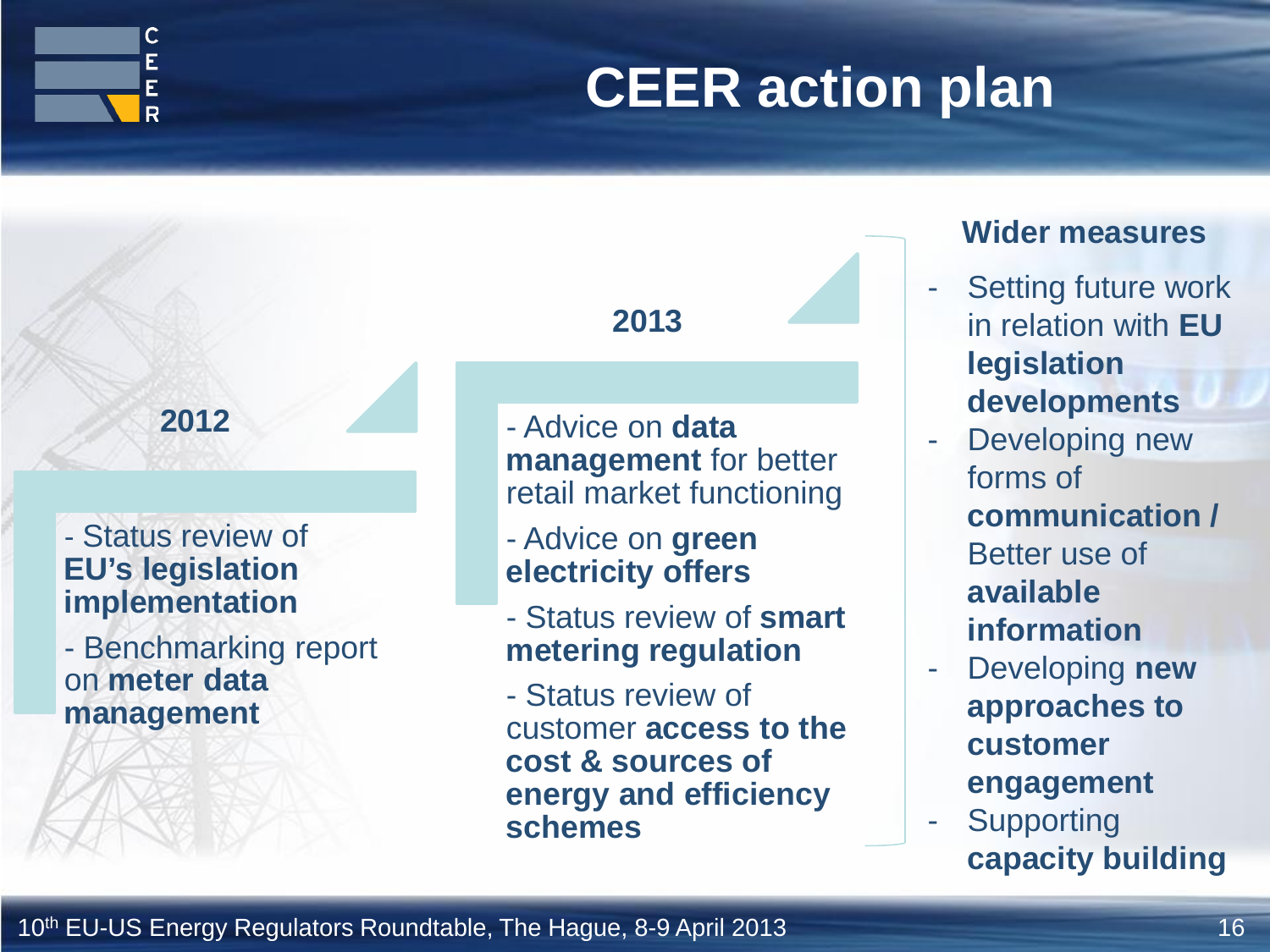

#### **Presentation outline**

- EU energy challenges
- EU Institutional organisation on Energy Consumers
- Towards a 2020 vision for Europe's energy customers
- **Some examples:**
	- **Smart meters**
	- **Demand response**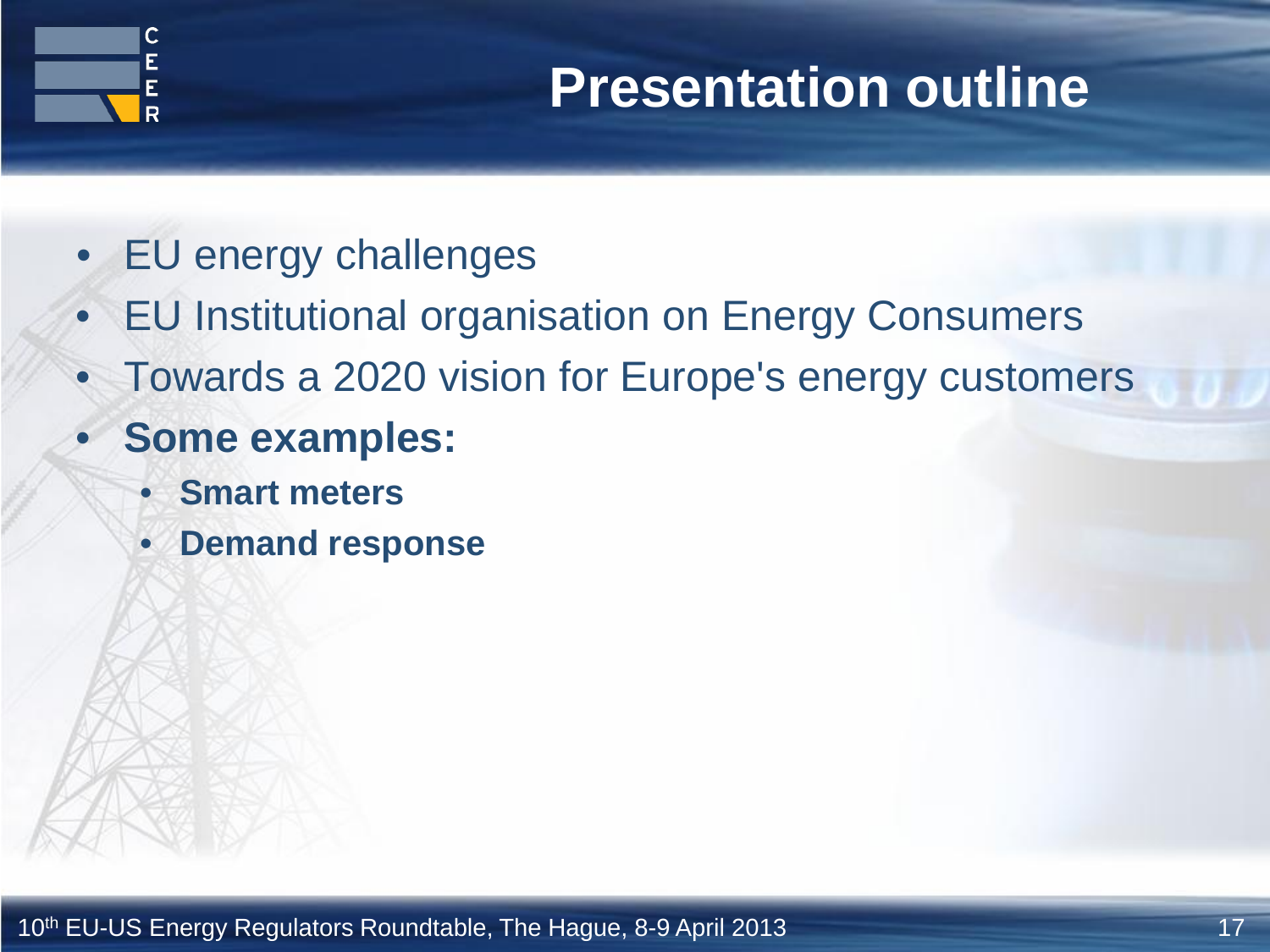

# **EU roll out of smart meters: legal basis**



10<sup>th</sup> EU-US Energy Regulators Roundtable, The Hague, 8-9 April 2013 **18** 18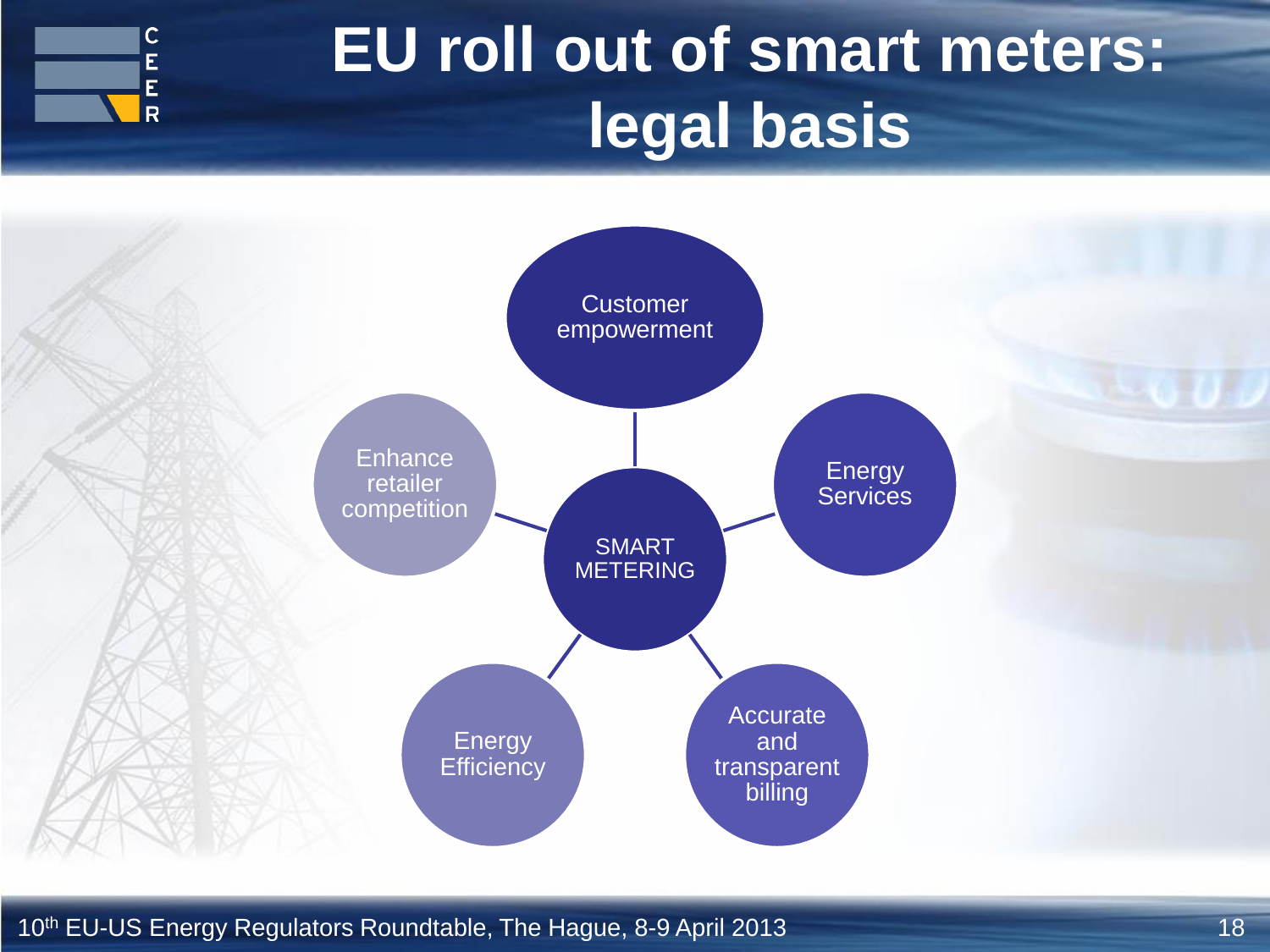

### **EU roll out of smart meters: Current deployment & perspectives**



- 13 Member States have decided to go ahead with a national roll-out or have already completed it
- At least 170-180 million of smart meters by 2020 (70% penetration)
- At least €30 billion of investments by 2020

Source: European Commission. Joint Research Centre(JRC) – Institute for Energy and Transport.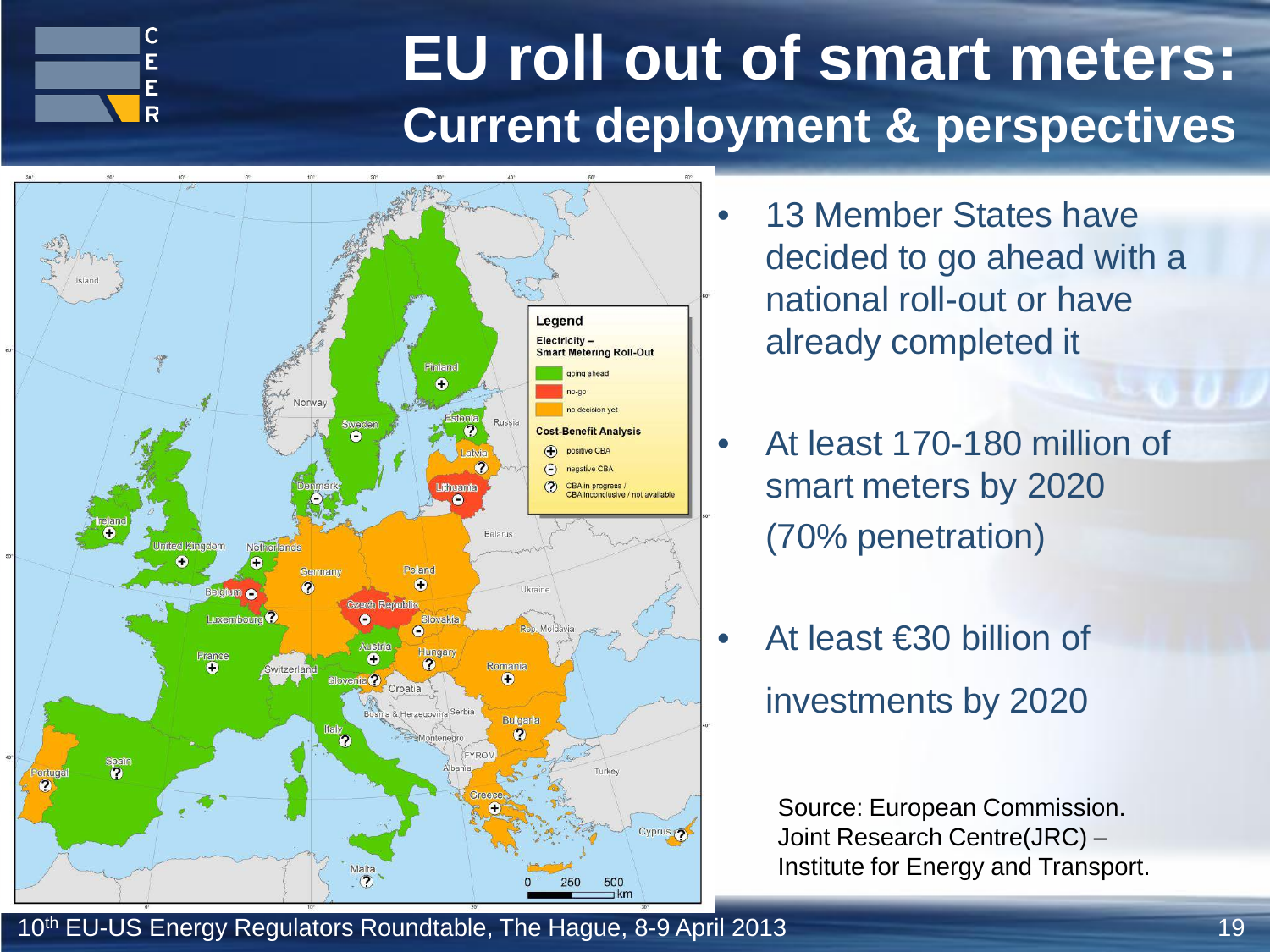

# **CEER GGP on smart meters**

- Data security and integrity
	- **Customer control** of metering data
- Customer services
	- Information on actual consumption and costs (monthly basis)
	- Access to information on consumption and cost data
	- Easier to **switch supplier**, move or change contract
	- **Bills** based on **actual consumption**
	- **Offers** reflecting actual consumption patterns
	- Remote **power capacity reduction/increase**
	- Remote activation/deactivation of supply
	- Capability of measuring consumption and injection
	- **Alert** in case of **non-notified interruption**
	- Alert in case of exceptional energy consumption
	- **Interface with the home** / Software to be upgraded remotely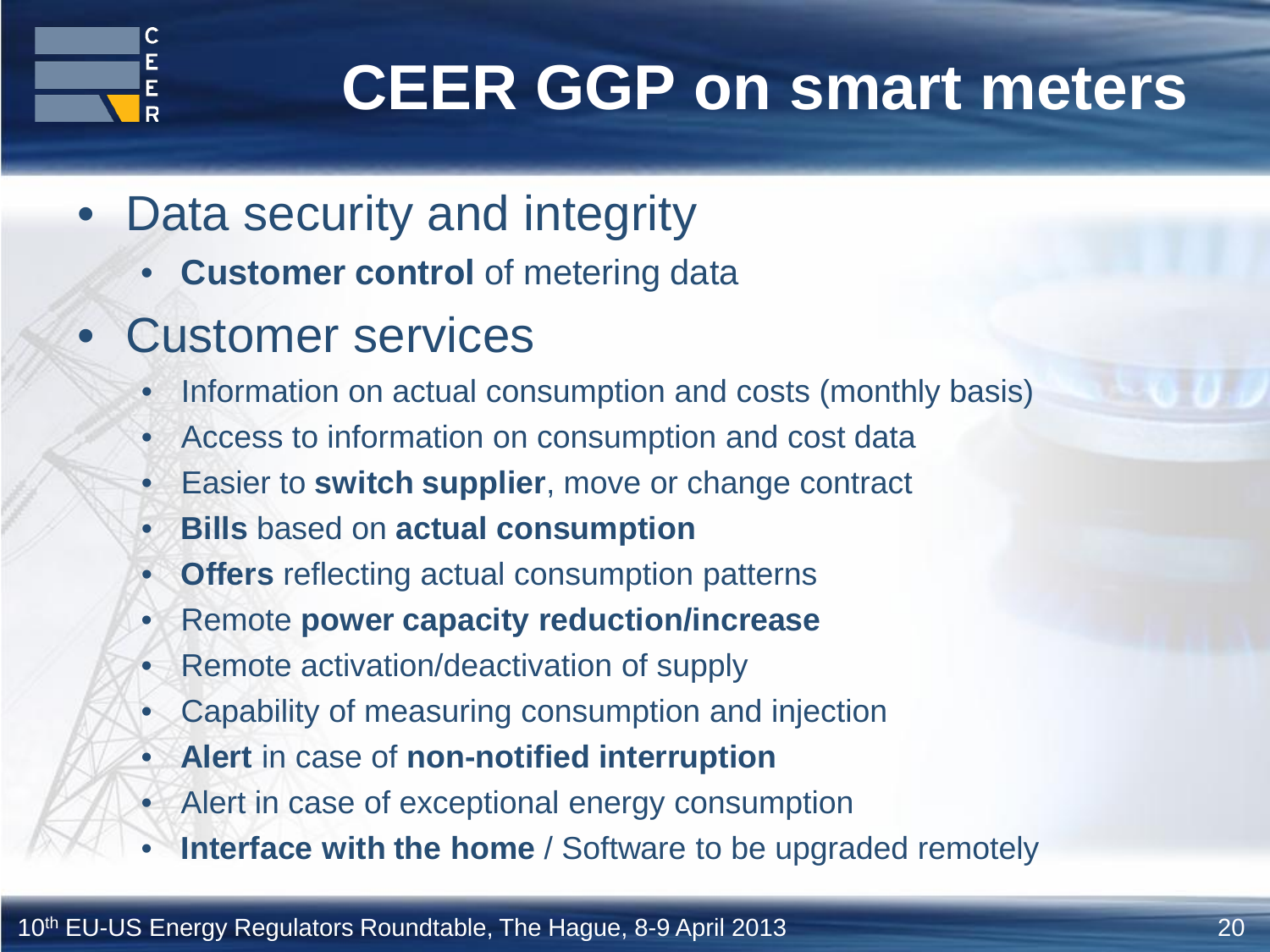# **CEER Advice on Demand Response**

- **Demand response:** changes in electric usage in response to changes in prices or specific incentives
- **Pre-requisites**:
	- Customers´ understanding of information (consumption and bills)
	- Customers´ easy ways of becoming aware (new contracts)
	- Customers´ trust in the market (active participation)
	- A non-conflicting grid tariff, and
	- The absence of price regulation
	- **Specific roles for:**
		- Customers (including for instance micro-generation)
		- DSOs and metering operators
		- Suppliers / ESCOs
		- NRAs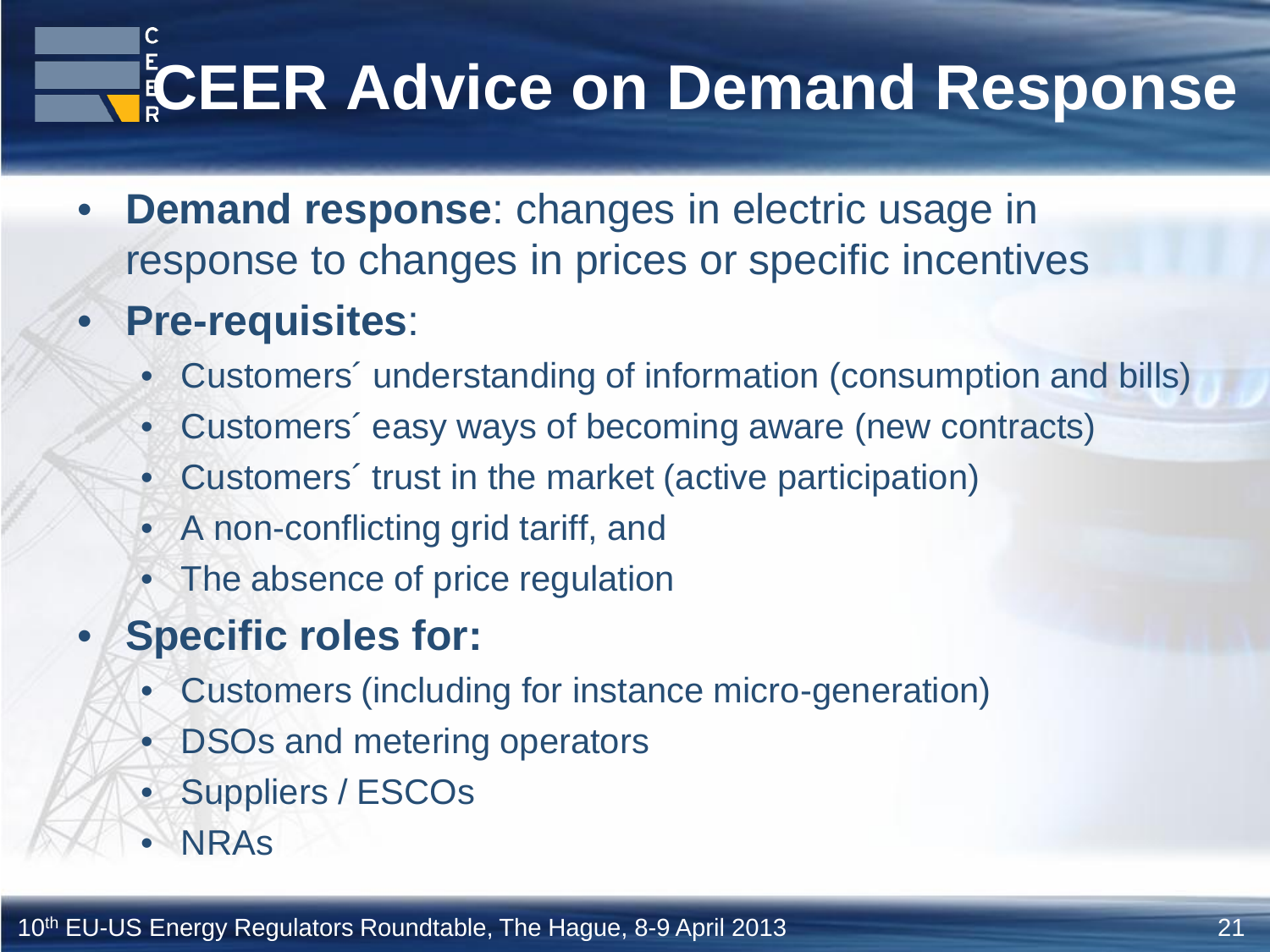# **ECEER Advice on Demand Response**

#### • New Roles

- **Metering operators**: Responsible for ensuring that the meter is equipped with or connected to an open, **standardised, and secure gateway** where any market actor, after customer consent, can connect a device, without being hindered
- **Suppliers /ESCOS**: develop **innovative pricing** formulas, enabled by means of easy access to metering values; possibility to **aggregate consumption** from different customers in a DR programme; settlement of **micro generation** under a clear regulatory regime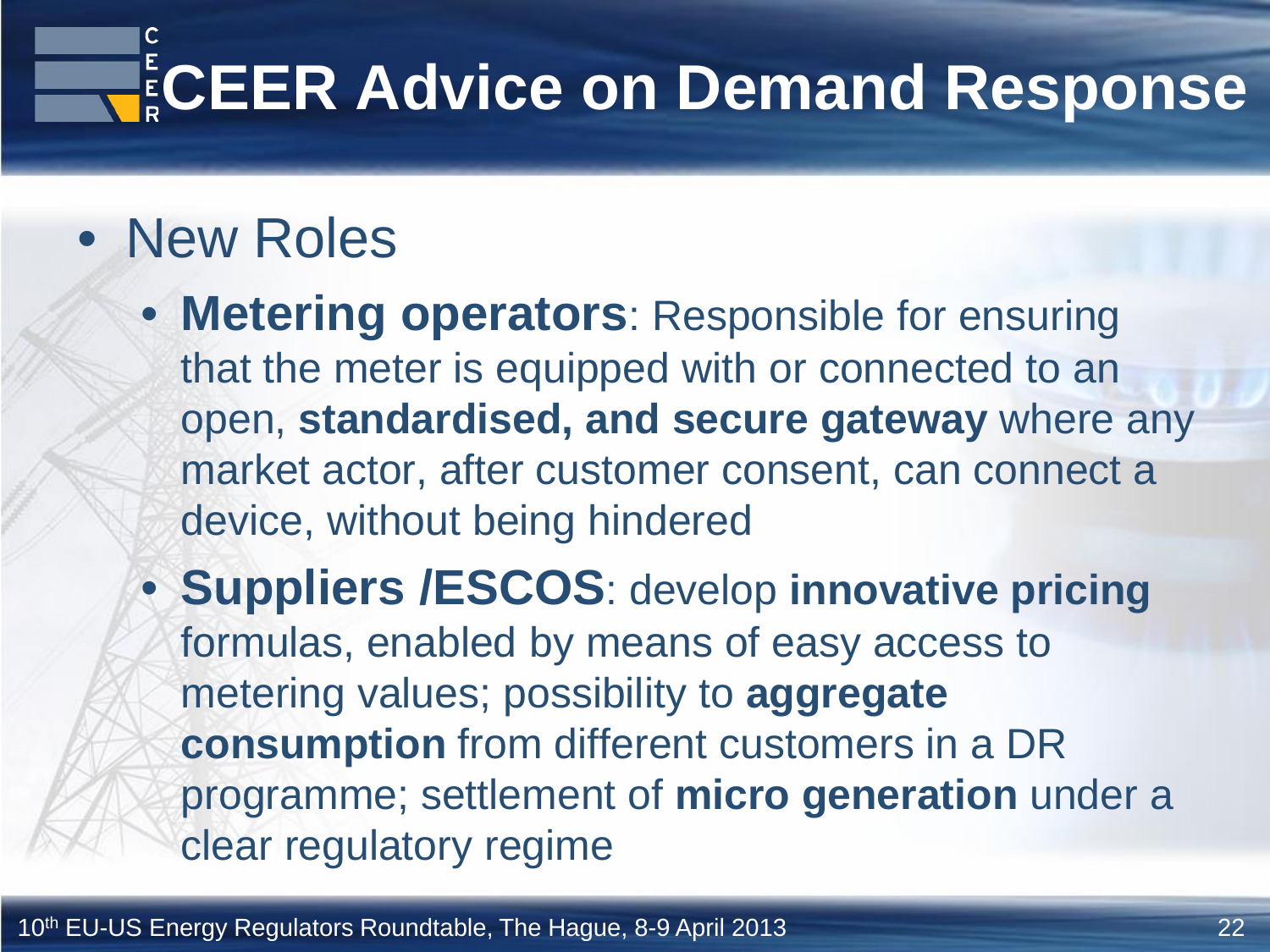

# **Challenges for discussion**

- Customer engagement: market oriented with environmental responsibility
- Effective retail competition
- Protection of vulnerable customers
- Active involvement of consumer organisations
	- Demand market participation and the role of new technologies